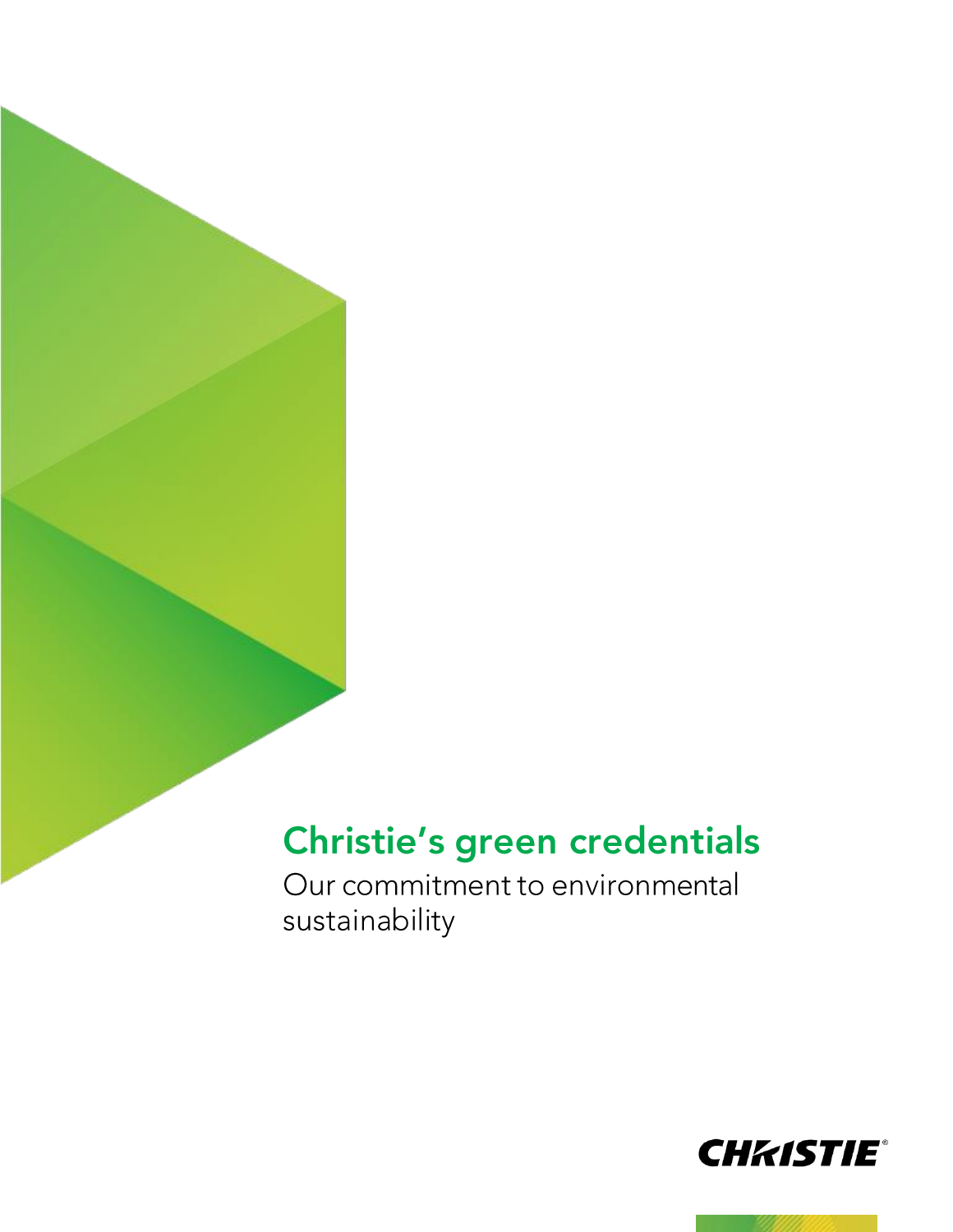## **Christie's green credentials**

At Christie, we're committed to being a globally responsible business. When we talk about green credentials, we're talking about environmental sustainability. To us this means doing what we can to minimize our impact and taking practical steps every day that help conserve resources. Let's get specific and look at recycling, environmental impact, more sustainable suppliers, and accreditation.

### **Recycling**



#### **More sustainable by design**

Right from the start—during the design phase of our AV products—Christie product managers and engineers confirm every possible way we can use recyclable materials while still maintaining our high standard of quality.

#### **Our commitment to quality manufacturing: ISO 9001**



We proudly share that our centers of excellence for manufacturing—in Kitchener, Ontario, Canada and Shenzhen, China—are both ISO 9001:2015 Quality Management System-certified.

#### **What's the connection between quality and sustainability?**

Quality management systems give us the framework to create quality products, and the tools to measure performance against established standards. When we can identify areas of improvement, we can reach higher levels of quality and improve our overall sustainability. Using resources wisely, reducing waste, and increasing our efficiency all contribute to sustainability at Christie.



#### **More sustainable packaging solutions**

In all Christie facilities worldwide, we have:

- Reduced the use of unnecessary packaging
- Optimized sustainable packaging materials
- Increased the reuse and recycling of packaging
- And specifically design product packaging for the products we manufacture, to ensure we only use the necessary amount

#### **More sustainable sales cycles**

We sell refurbished equipment that we certified for quality and back up with a warranty. We sell our remaining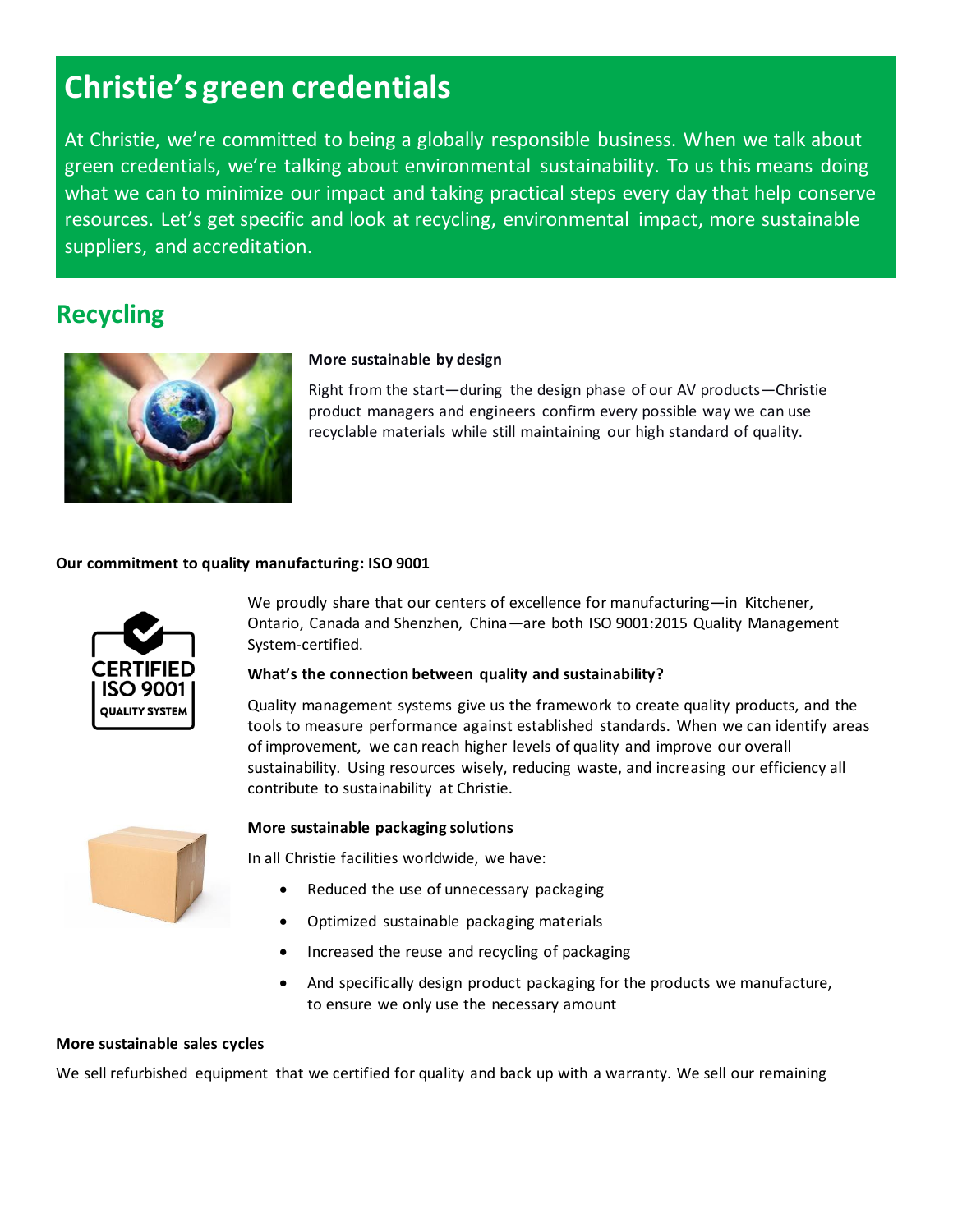inventory of new products that have been discontinued and factory-refurbished products we've used at trade shows and for customer demonstrations. And trained Christie technicians refurbish our digital projection equipment and reintroduce many of our products into the production line for final reassembly.

#### **From start to finish**

The true end of the lifecycle of our products is in our customers' hands, so we include information in our product manuals on how to responsibly recycle and/or safely dispose of our AV products in accordance with local laws and regulations for electrical and electronic equipment.



#### **Christie employees are committed, too**

Programs in our global facilities help ensure Christie employees properly recycle materials they use in the course of their day-to-day work. While some programs vary in some locations, programs include recycling paper and plastic, organic waste, and e-waste.

## **Environmental impact**

As an integral part of our organization, sustainability includes incorporating environmental stewardship, compliance, product quality, and social responsibility in our practices. As an environmentally responsible company, we are committed to abiding by international laws and regulations. Our commitment to being a globally sustainable business includes incorporating sustainability into our practices and managing our environmental impact to help conserve energy and resources.

#### **But let's dig deeper**

Christie adheres to and complies with:



• **Restriction of Hazardous Substances Directive (RoHS)**

We follow RoHS Directive guidelines to ensure that no hazardous materials are in our products, conforming to the European Union (EU) Directive 2011/65/EU RoHS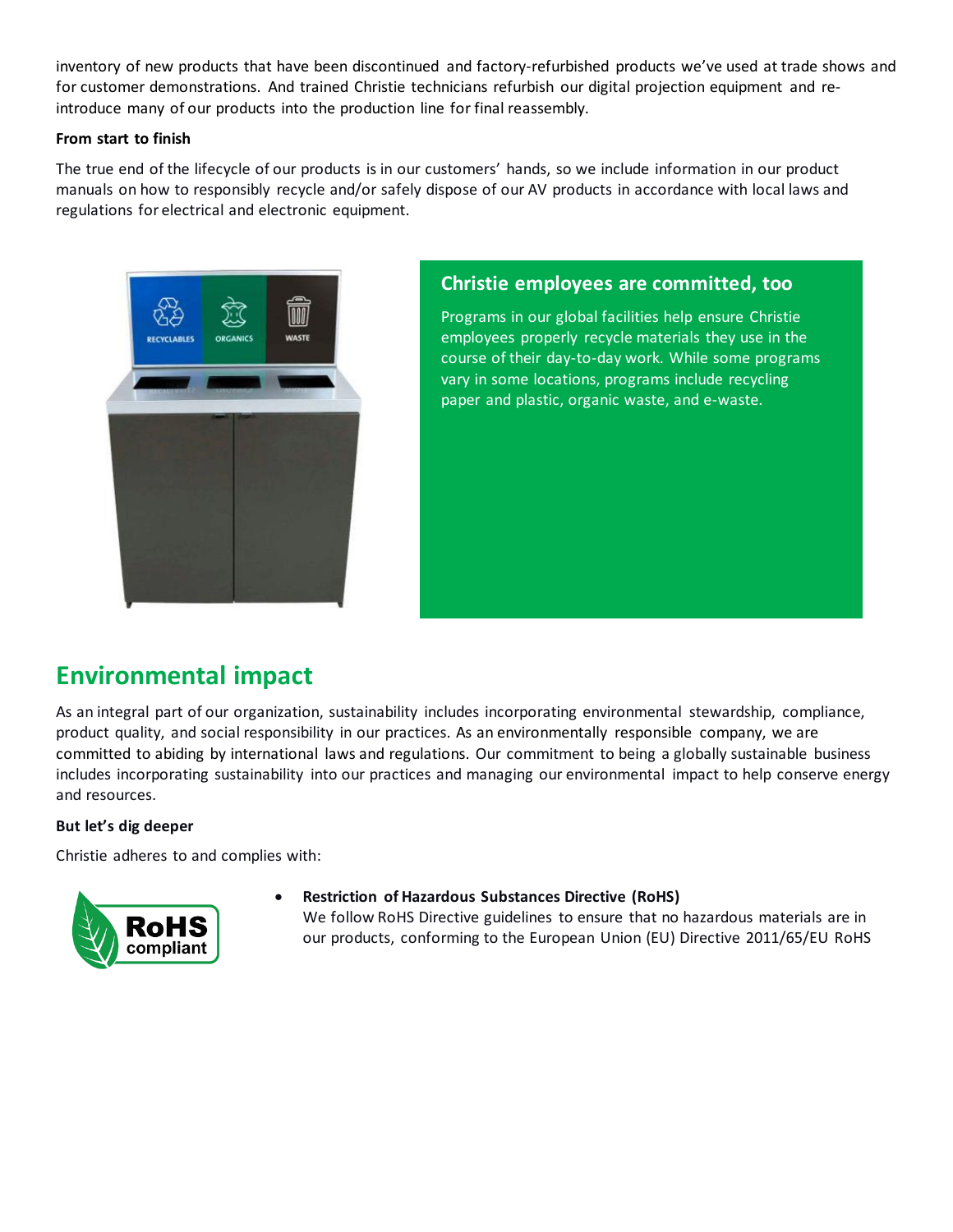



- **Waste Electrical and Electronic Equipment Directive (WEEE Directive)** In Europe, for example, we partner with qualified electronic recycling centers across Europe, in compliance with WEEE, so our customers can dispose of our projectors in an environmentally conscious manner
- **Registration, Evaluation, Authorization and Restriction of Chemicals (REACH)** REACH compliance is updated every 6 months, with new chemicals constantly added, which can make it more challenging to navigate. We provide REACH statements upon request.

## **More sustainable suppliers**

Our supplier selection program gives preferential treatment to suppliers that follow sustainable initiatives. Before engaging with any supplier, we share the **Christie Supplier Code of Conduct**. We require suppliers to comply with this Code, which includes the following:

- **Reducing carbon footprint** Encourages suppliers to develop programs that consolidate freight to limit shipment frequency and that minimize carbon emissions with environmentally friendly transport methods
- **Environmental packaging** Encourages suppliers to minimize their inbound and outbound packaging waste by using sustainable alternatives to traditional packaging
- **Protecting the environment** States that at a minimum our suppliers must comply with all applicable environmental laws, regulations and standards for chemical management, air emissions controls and environmental sustainability, especially in Christie products as called for in design, product specifications, and contract documents

And the terms and conditions on our purchase orders we send suppliers state that they're obligated to comply with the Christie Supplier Code of Conduct, to help uphold our commitment to the highest standards of corporate social responsibility and ethical business codes.

## **Accreditation**

Christie implemented an environmental management system (EMS) based on ISO 14001 and corporate objectives designed to prevent pollution, evaluate our regulatory compliance, achieve continual improvement, and reduce our environmental impact. Christie was ISO 14001 certified for more than 10 years under the 2004 and 2015 versions of the ISO 14001 Standard and maintains compliancy with the ISO14001:2015 Standard with our EMS program.